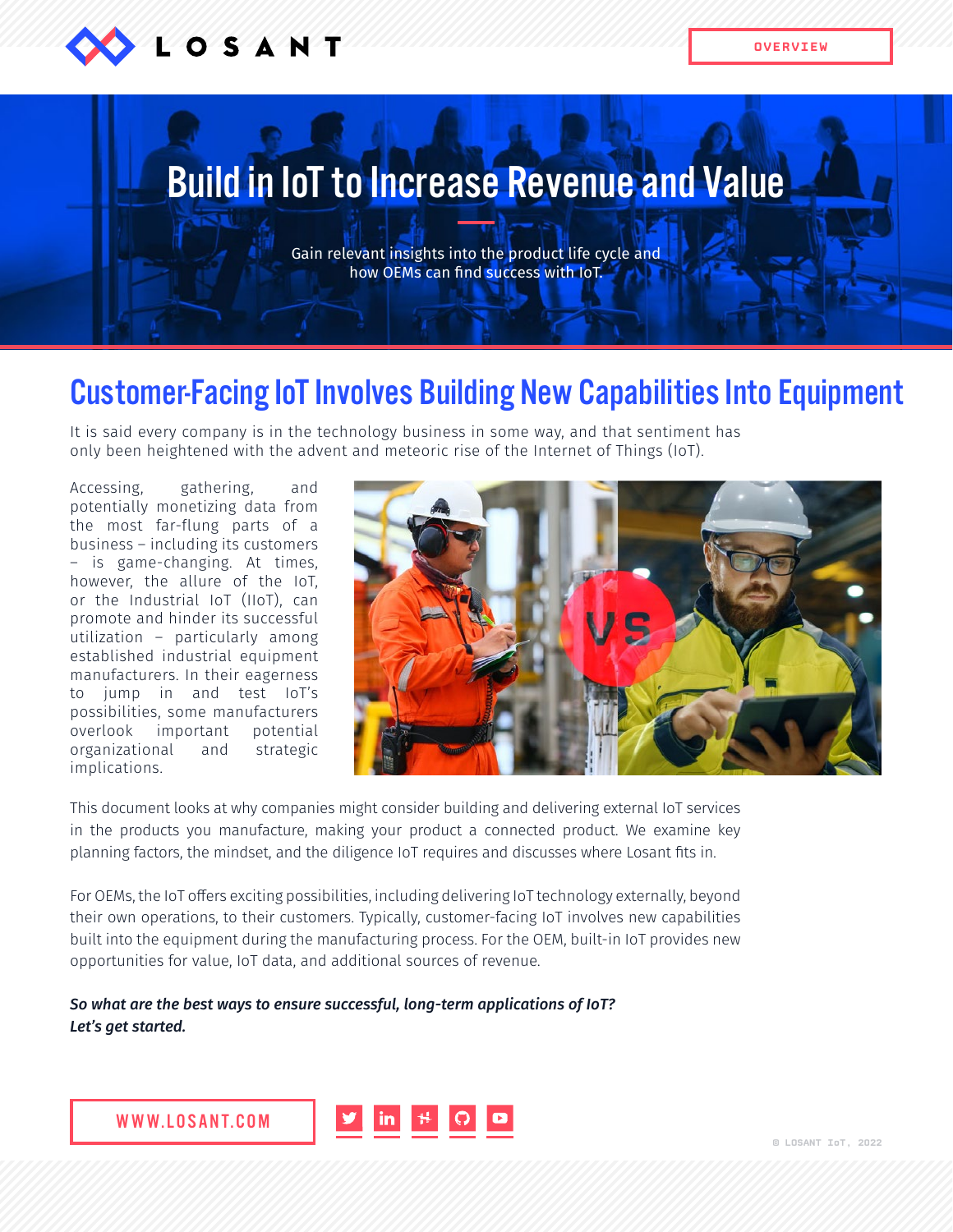

### Key Factors Impacting IoT Initiatives



#### Organizational Vision

IoT enables the sourcing of data from devices, then delivering that data in beneficial ways to help them accomplish more, faster. It enables both the organization and its customers to be more innovative. For most companies, getting started means searching for ways to use IoT. But it's important the organization first considers its own strategic objectives before asking how IoT might be applied. Identifying a basis of opportunity upon which to build a business case with a true ROI estimation is a good starting point. If the IoT project is not highly relevant to the organization's business strategy, it is easy to forget or fail to recognize what future they ever saw with IoT. With some organizations, the day-to-day work involved in simply "keeping up" with current workloads precludes them from considering the data-driven innovation possible with IoT. So it's important to find agreement on how IoT might advance the vision and strategy before jumping in.

#### Operational Realities

Pursuing IoT without a clear strategic basis can result in the initiative being characterized as disconnected, complex, demanding, inefficient, experimental, and going nowhere. After all, a project without a strategy requires and occupies its own path rather than impacting the status quo. Questions of longterm operational viability, value, plans for concept expansion, and resource allocation can easily go unanswered when expectations are not met, and leadership loses interest. That's why it is so important to secure operational commitment to an IoT project, investment, or strategy.



#### Technological Requirements

An IoT implementation does not happen overnight. It is technologically demanding in ways most enterprises have not experienced previously. Successful IoT may require new skilled workers, including some key roles not typically found in manufacturer environments, such as software engineers and software architects. That contradicts with the common desire or demand for internal IT staff to lead the IoT initiative, taking those critical first steps until assistance from a specialist or platform provider is clearly needed.

Because it involves real-time interfacing with devices and processes, IoT deployment naturally feeds an internally focused viewpoint, answering the question, "How can our products and processes reap the benefits of connectivity, real-time data, and continuous learning?" That mindset, though, means considering the externally focused IoT strategy — greater value for the customer from IoT embedded within products  $-$  is easily overlooked. As the technology challenge grows, so does the potential to grow value in ways and levels never-before-seen when you offer connected products. Accessing the necessary level of IoT expertise is imperative.

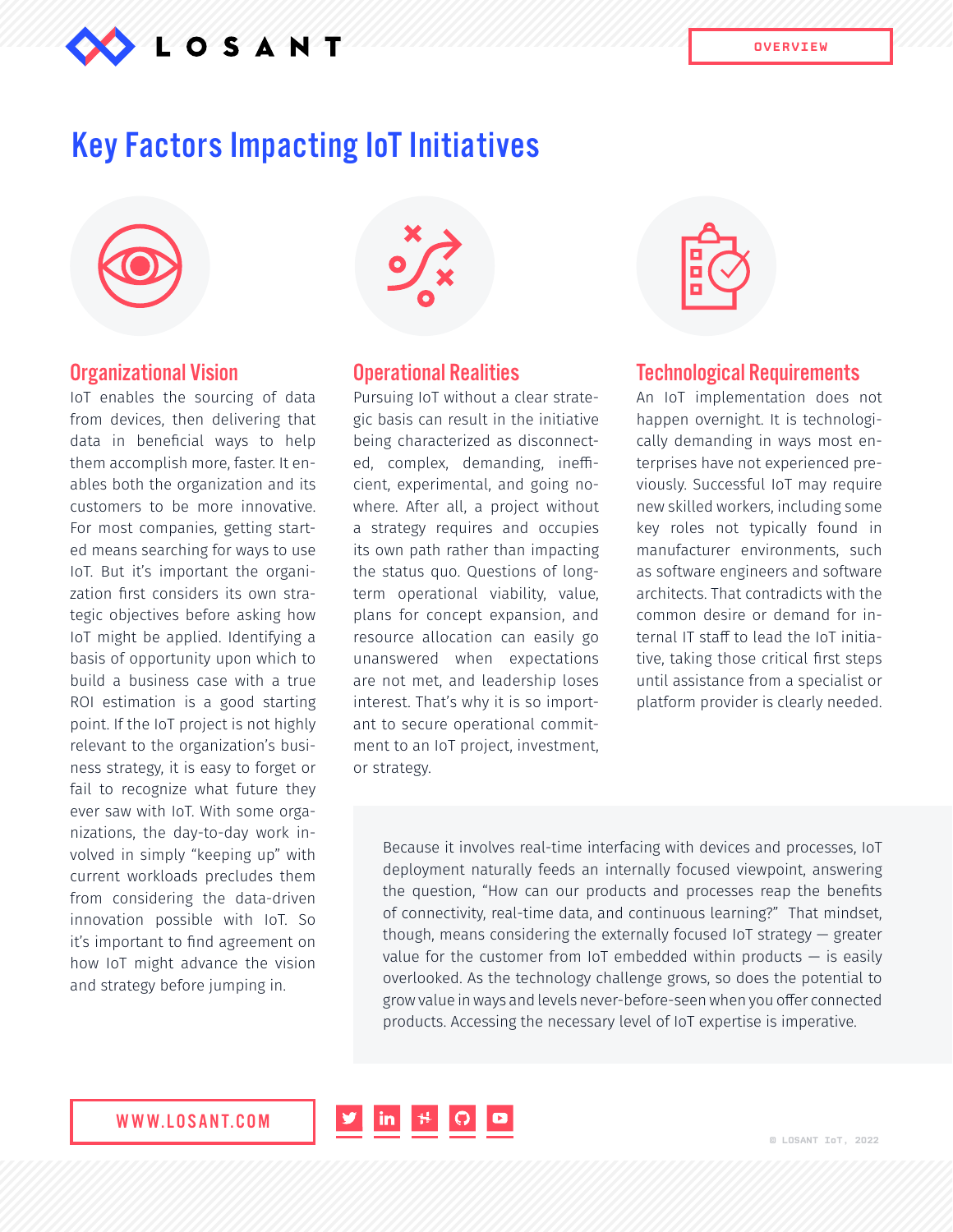

# Embed IoT To Enhance Your Product Value to Your Customers

Want to get started with IoT? Apply strategic rationale: find a key objective in your strategy that IoT can help solve. Then, build from there. IoT benefits can be consumed internally, delivered externally, or both, helping optimize processes within your operations and creating value beyond your customers and their customers. For many organizations, the value of IoT technology is most significant when provided to customers, embedded within a product delivered to customers. Embedded IoT opens the potential for new revenue streams from data-rich connected products as part of the machine-as-a-service business model.



Not surprisingly, the role and value of data, knowledge, and insight in business are growing. Think about it – companies have priceless data within their products. It can either remain there, unused and untapped, or be accessible, targetable, transferable, and made useful and valuable through IoT. Moreover, data and insights collected through IoT devices can be part of the value companies deliver and sell to their customers.

Here's how data and insight can make a difference to customers and revenues.

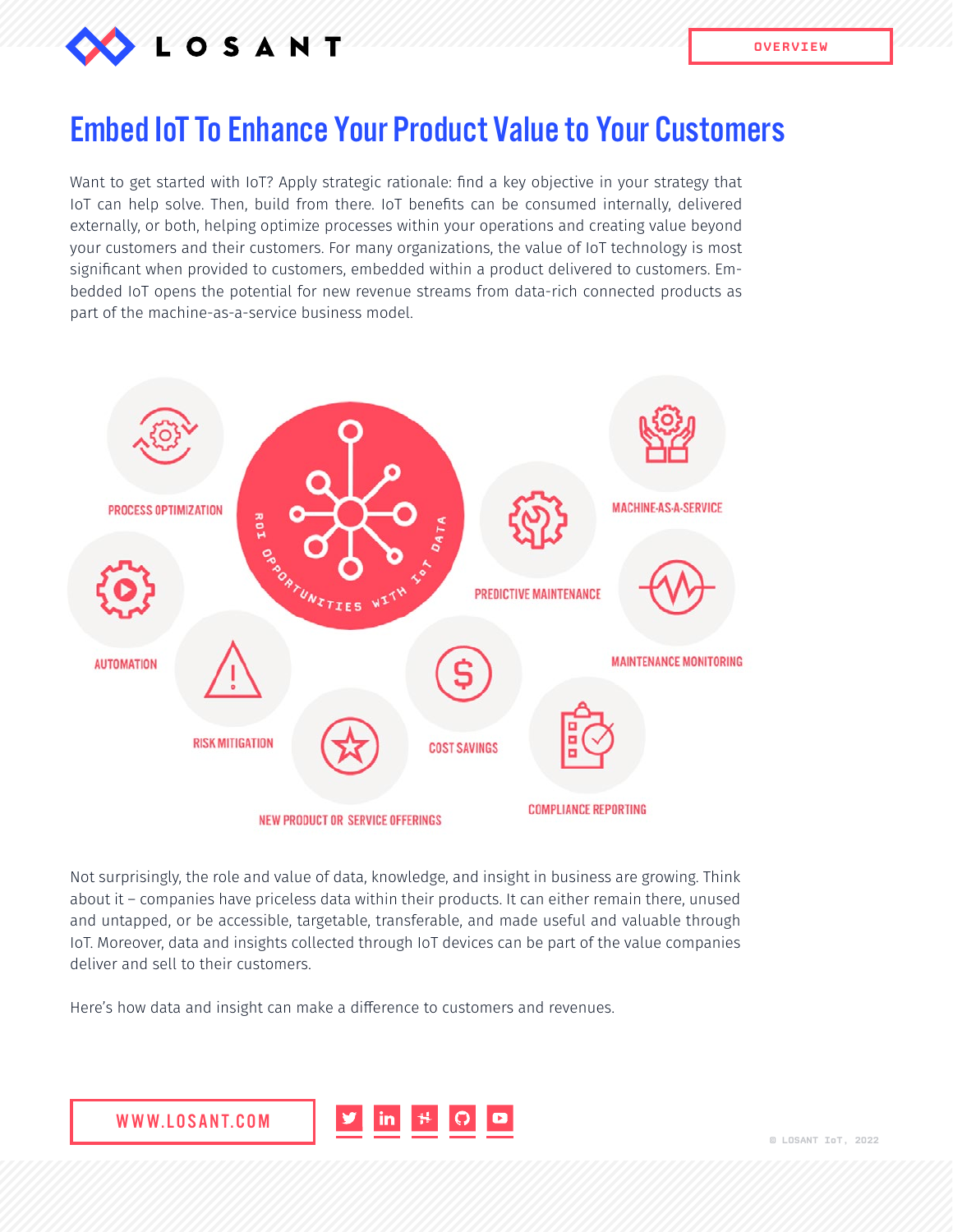

### Delivering Business Value

Businesses and even entire industries we all admire – are rewarded for identifying and expanding value. Technology plays a role in judgment about value itself, vision, and customer insight.

An interesting example is Kaeser Kompressoren. The German-based company sells air compressors and has done so for nearly a century. Recently, however, they've started recognizing their products as assets. The company began installing sensors within its products that monitor conditions and analyze data on their compressors. The resulting wealth of data helped Kaeser Kompressoren implement a predictive maintenance system based on real-world results. They also began selling air as a service on a consumption basis, which opened a new revenue stream. As a result, the company has reduced downtime for its machines by 60 percent and saved its customers roughly \$10 million annually in break/fix costs.



Another example is OnStar, an in-vehicle safety and security system owned by General Motors (GM). On-Star enables hands-free calling, turn-by-turn navigation, crash response, and roadside assistance. When the OnStar device is installed in the original equipment, the system also gathers data from the vehicle's on-board diagnostics system and provides drivers with vehicle health reports. According to Automotive News, GM said that OnStar has 4.2 million paying subscribers and will generate about \$2 billion in revenue this year at a margin of more than 70 percent.

### Expanding Value Through Innovation

We've looked at some of the financial and data-value rewards of innovation. Let's look at what happens when a product or service is expanded beyond its current potential. Better data collection leads to better outcomes for the user, including four key benefits:

- *Increased Market Share*
- *New Revenue Streams*
- *Improved Customer Retention*
- *Competitive Advantage*

When OEMs consider IoT, they must examine: the potential to expand and enhance the value of industrial equipment — beyond its core functionality -- by building IoT data sets that can be envisioned and acted upon quickly.

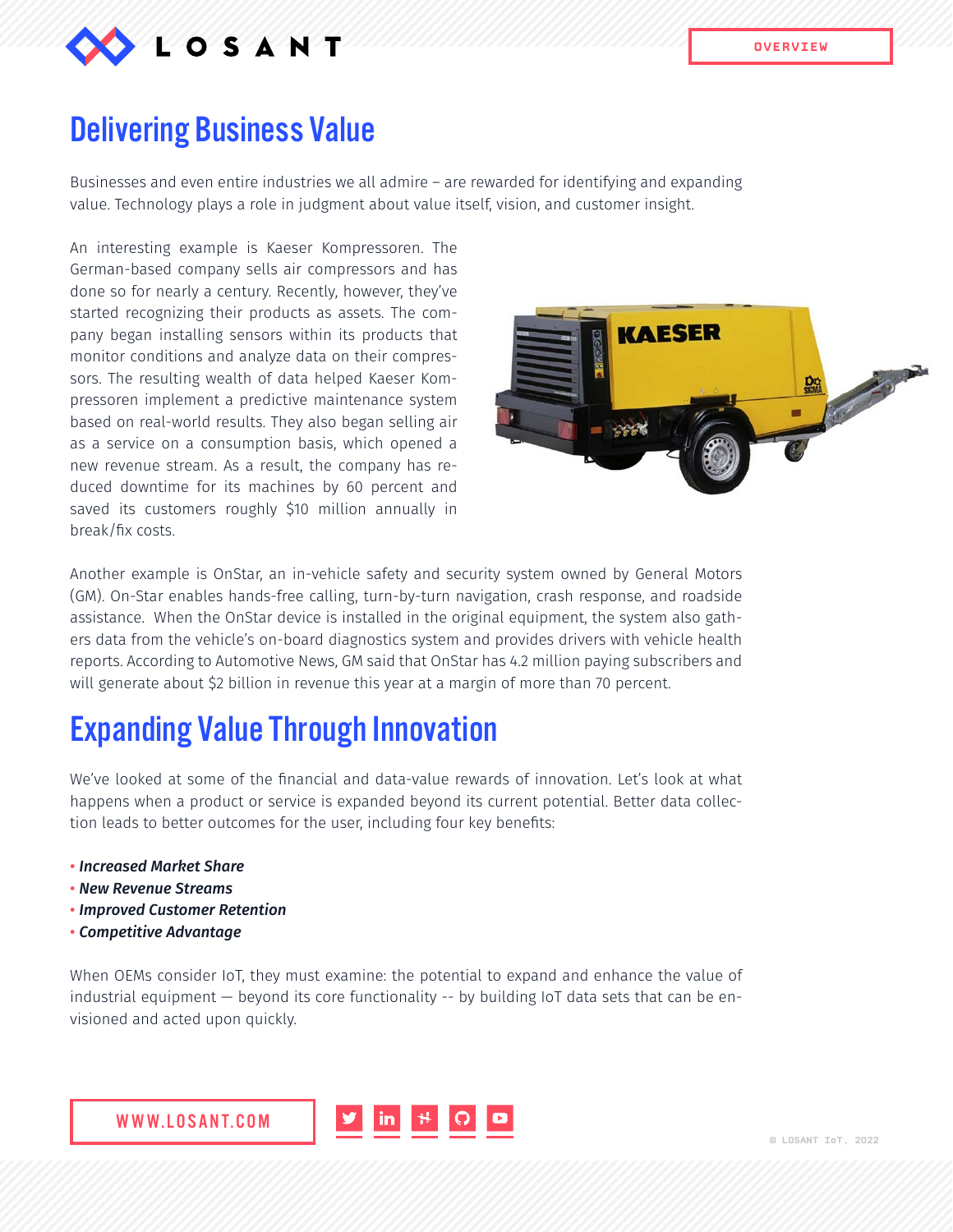

### The Four Levels of IoT Value for Enterprise



#### Value Level 1: Product

Every product delivers some basic form of utility. Simply put, this is the product's core function:

- *The lawnmower cuts grass.*
- *The industrial pump moves liquids or fluids at desired rates.*
- *The compressor pressurizes and distributes air or other gases.*

With a product, improvements in key areas such as speed, reliability, controllability, efficiency, and output can be significant and beneficial. Yet, they are still part of enhancing performance at the product level, and the improvement relates exclusively to what the equipment does and how well it performs.

Augmenting product performance with the addition of IoT affords the next level of performance. The user/operator gains valuable data from an unlimited number of devices and machine locations by adding a preinstalled gateway capable of sourcing and delivering the data. Deeper learning — faster and better than ever possible with readings on a clipboard or keyed into a  $database - is suddenly possible.$ 



### Value Level 2: Development

With IoT, higher-level value delivery is realized through enhanced learning and draws from the ability to sense, monitor, and gauge equipment performance. It also allows the company to organize and visually present, store, and share operating data. However, this is not the difference between riding a horse or driving a car. Instead, value delivery through enhanced learning leads to significant new user benefits and experiences, such as these:

- *Performance Monitoring*
- • *Insight Discovery*
- • *Trend Identification*
- • *Product Life Cycle Tracking*
- • *Custom Data Applications*
- • *Remote Monitoring*

WWW.LOSANT.COM

- • *Condition-Based Maintenance*
- • *Predictive Maintenance*

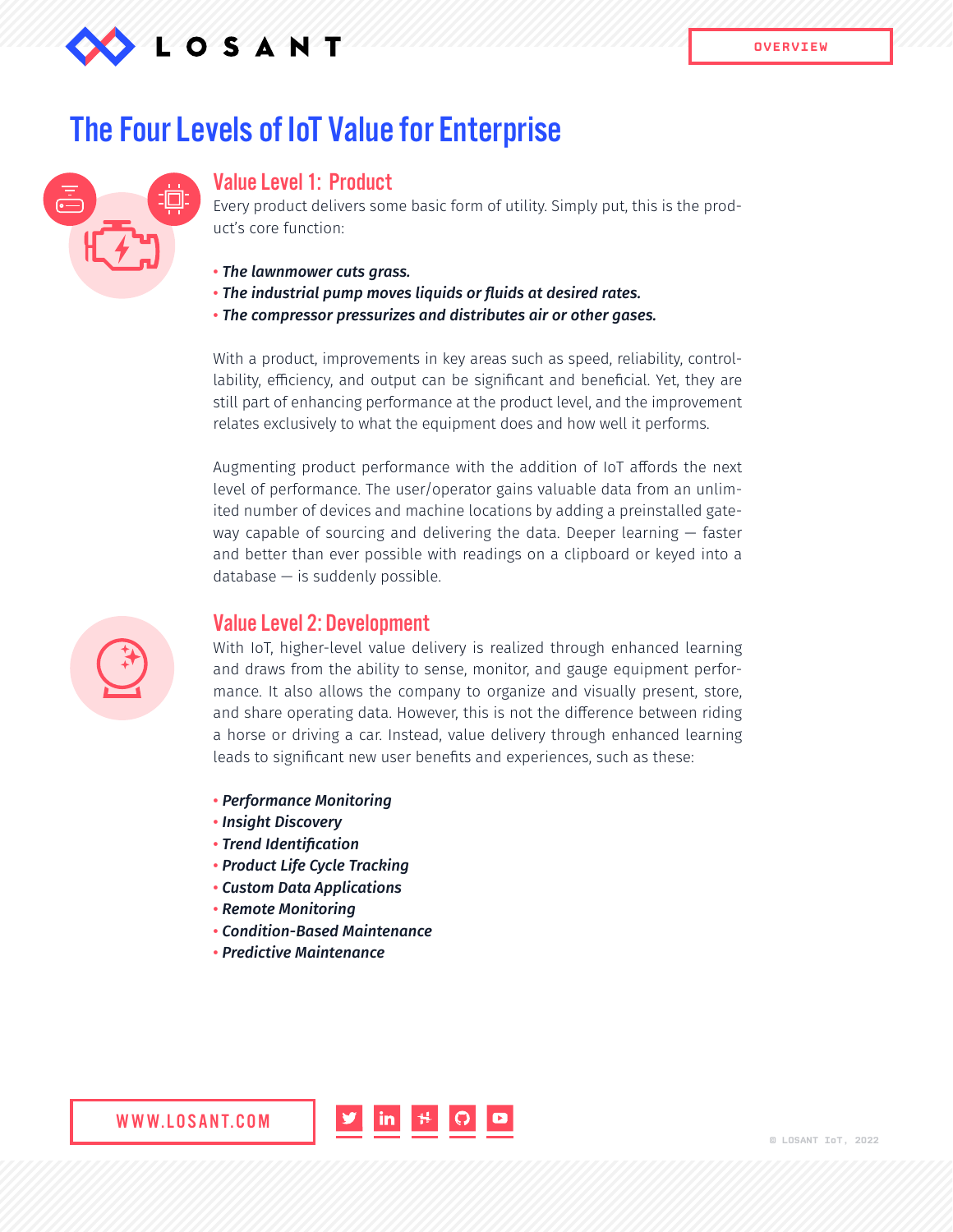

### **The Four Levels of IoT Value for Enterprise (CONTINUED)**

### Value Level 3: Optimization

Access to ongoing data and new insights around product usage and performance expands value by optimizing benefit delivery. A well-performing machine with good brand value and high-quality ratings without IoT will undoubtedly improve with IoT because it can then offer more benefits to users and the manufacturer, including:

- • *Continuous Data for Improvement*
- • *Cost Management, Efficiency, and Savings*
- *Enhanced Brand Experience*
- • *Individualized Experiences and Multi-Tenant Views*
- • *Innovation Support*
- • *Product Line Advancement and Distinction*
- • *OEM Differentiation*
- • *Enhanced Customer Engagement and Satisfaction*

### Value Level 4: Expectations

As innovation continues and accelerates, and with IoT becoming increasingly commonplace within the industrial equipment, higher expectations of a product's performance also rise. It is similar to the expectation of video assistance, entertainment options, and other safety or comfort features in today's automobiles. Consumers expect expanded value beyond the vehicle's primary purpose of providing reliable transportation.

#### ADDING IoT HAS THE FOLLOWING ADVANTAGES:

- • *Minimum Acceptable Product is Elevated*
- • *Competitive Viability is Redefined*
- • *Product Lines are Enhanced and Differentiated*
- • *Relationship Retention is Strengthened*
- • *Revenue Grows with Value Increase*

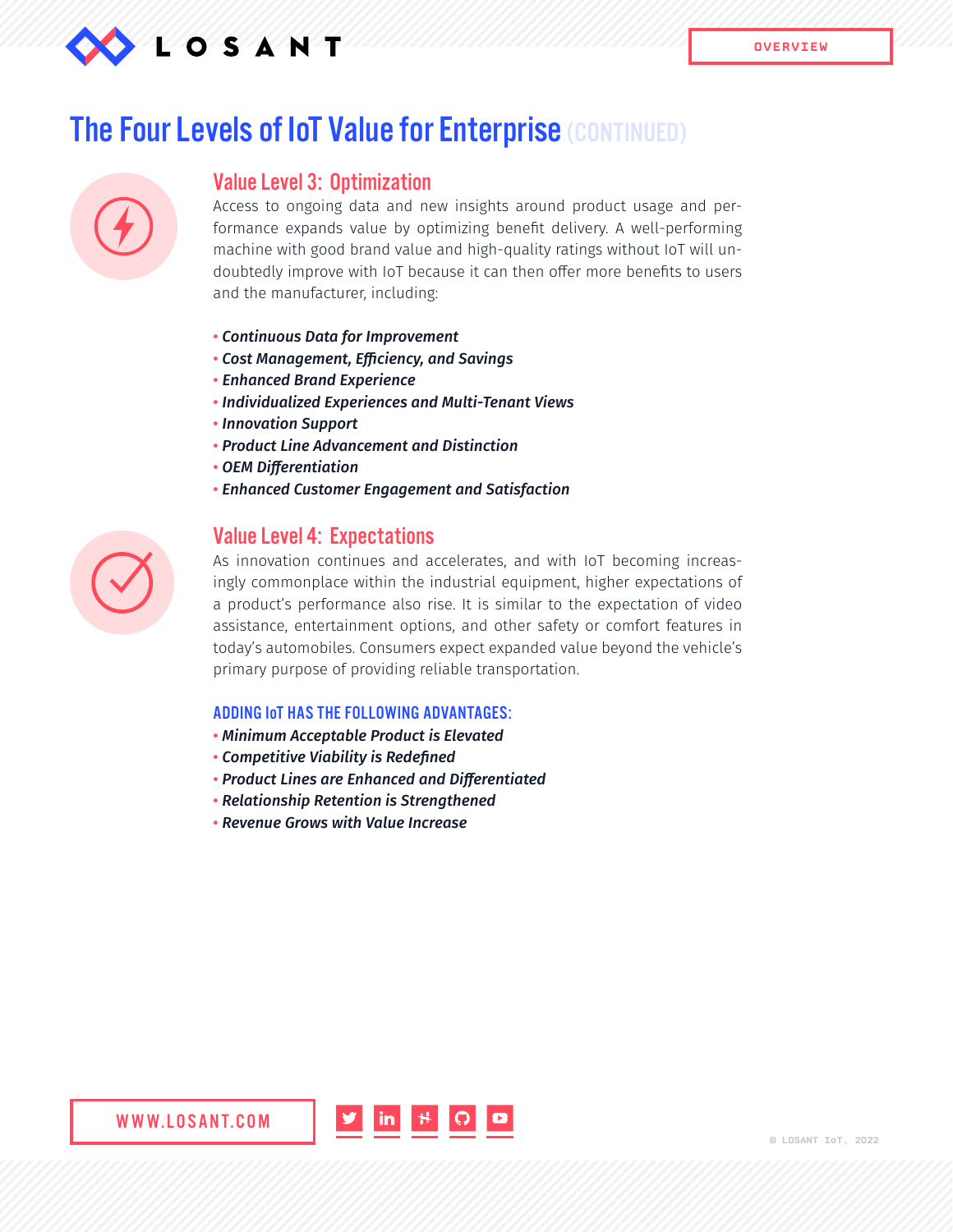

# PRODUCT LIFE CYCLE



As the value equation evolves, OEMs will enjoy new revenue streams. Monetization of the value follows along new value lines:

**Product:** Equipment that functions better, more reliably, or more consistently is preferred and of greater value to users.

*Development:* Sophisticated products rich in data are advantageous and worth more to users, potentially enabling exponential revenue growth on a per-product-unit basis. **Optimization:** Connected products that deliver unique views with branded experiences, and leverage data and insights to create value beyond the expected norm, become preferred, promote long customer relationships, and merit higher revenue.

*Expectation:* When OEMs strategically employ IoT to set and exceed new marketplace expectations rather than merely keep pace, they are more likely to be rewarded.

Just as automakers and their customers understand – and even expect -- the benefits of enhancing the overall driving experience, manufacturers building connected products can realize significant additional intrinsic and monetary value simply by making IoT part of their offerings.

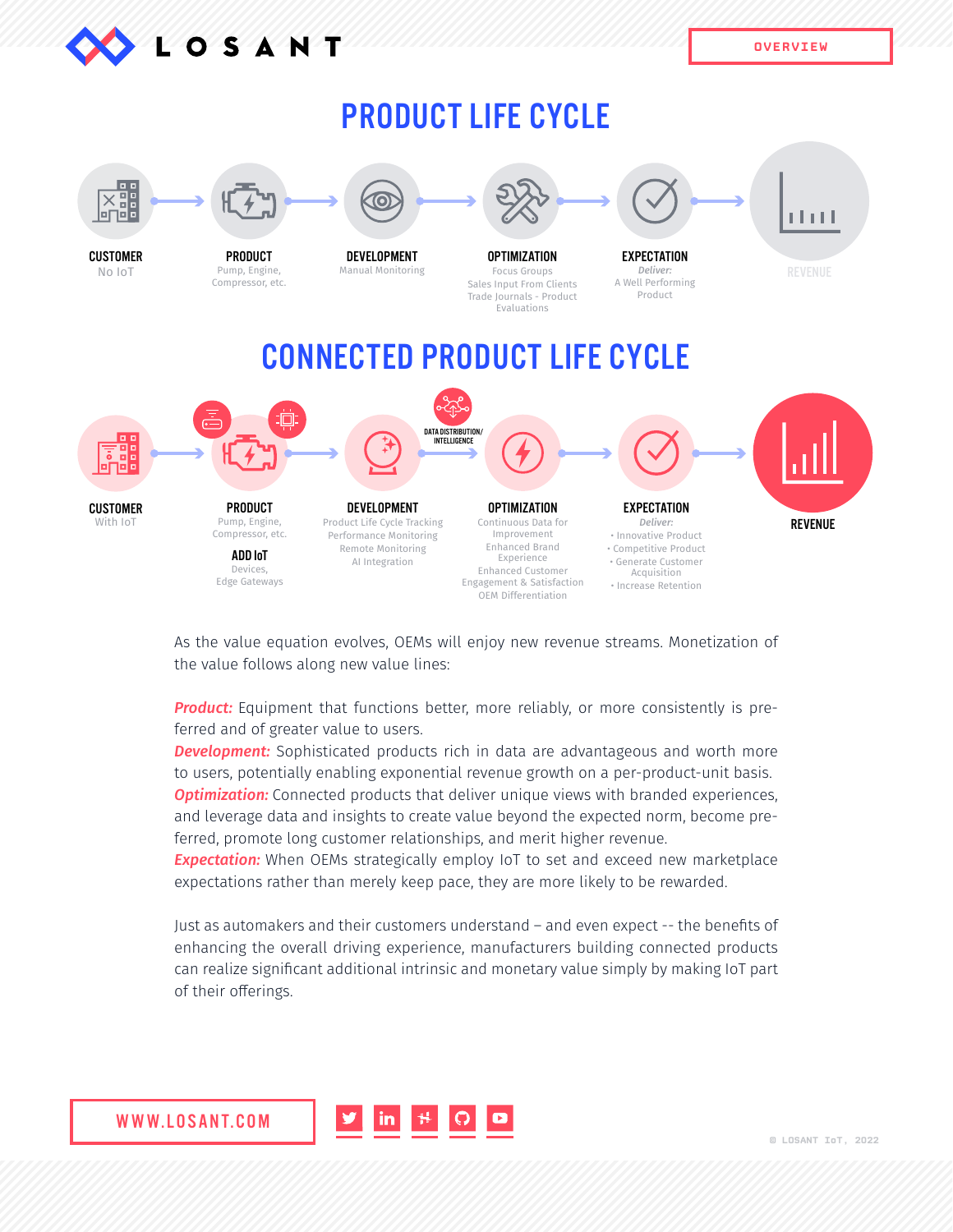

### IoT Embedded Products Can Expand OEMs Value to Customers

Earlier, we looked at factors impacting IoT initiatives, how companies could build revenue opportunities with IoT, and the dimensions of IoT value. Now, we'll explain how Losant is the best choice for helping enterprises build their IoT journey.

Every member of the Losant team is focused on helping customers attain optimal command of their IoT capabilities based on their industry, business, products, skills, and strategic needs. Industrial equipment OEMs are particularly well matched to Losant's strengths, focusing on actual, longterm advantages for their customers and their efforts rather than merely satisfying a curiosity or testing theories about new technology.



The Losant Enterprise IoT Platform provides a highly usable, flexible, efficient, and proven foundation for IoT concept testing, refinement, launch, and rollout of IoT benefits internally and externally. We are not selling or transferring a formula approach. Instead, we provide customers ready access to the advanced tools and experiences needed to deploy complex technology however it works best for their situation, including the option of a machine-as-a-service relationship. A key component of our enterprise IoT platform, Losant Edge Compute, deploys workflows to the OEM's devices and executes those workflows on the device itself. We help OEMs explore, find and build into their products new dimensions of value creation for themselves and their customers. We also allow for data delivery across virtually limitless individualized views through a capability — known as multi-tenancy . This capability enables proprietary users (tenants) to consume a single application simultaneously, the industry-altering potential for more meaningful, branded user experiences. With enhanced experiences comes the potential to differentiate and elevate the stature of connected products, product lines, and the organization itself within one's industry.

 $|$  in  $|$